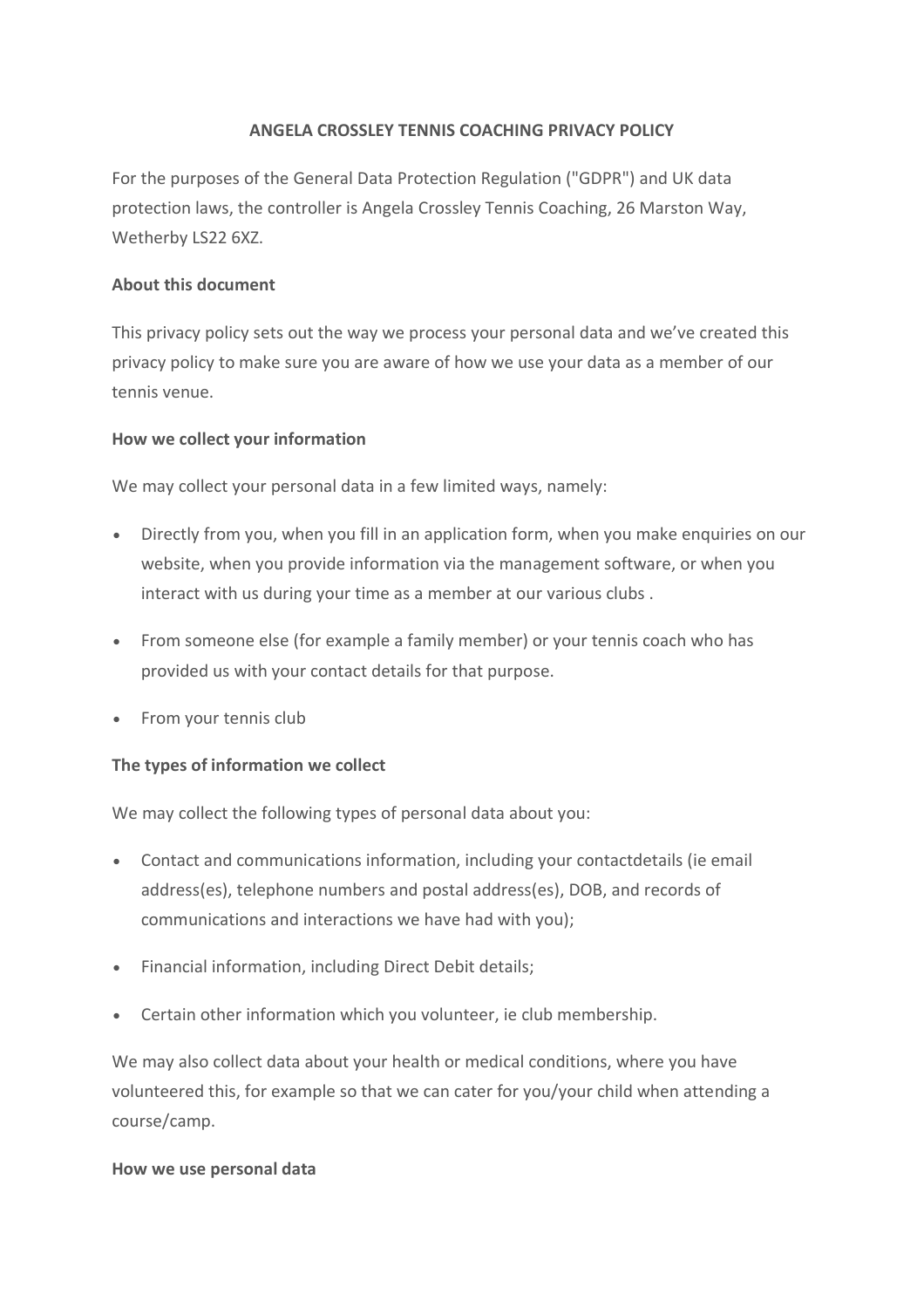Personal data provided to us will be used for the purposes set out at the time of collection and, where relevant, in accordance with any preferences you express.

More generally, we will use your personal data for the following purposes:

- Administration of your coaching participation, including:
- taking payment of coaching fees;
- Fulfilment of orders for goods and services;where this is necessary for the performance of a contract (including any written terms and conditions relating to your participation) with you;
- Research and statistical analysis about who is playing tennis at our coaching venues;
- Communication about our activities that we think may be of interest to you;
- Storing your details on the software platform we use for our online management database / booking system. Please note that your own use of the software or system is subject to the Terms and Conditions and Privacy Policy published on that site; where this is necessary for our legitimate interests (for example in increasing participation)
- Promoting our coaching programmes/venue's and promoting goods and services of third parties (for example, equipment suppliers and organisers of tennis events etc) where we think this will be of interest to you; where this is necessary for our legitimate interests (or the legitimate interests of a third party), and/or where we have your consent, as applicable.

# **Your marketing preferences**

We will always respect your wishes in respect of what type of communications you want to receive from us and how you want to receive them. There are some communications, however, that we need to send you regardless of your marketing preferences in order for us to fulfil our contractual obligations to you as a member of our programme, ie membership details. Examples of these essential service communications are:

- Records of transactions, such as payment receipts or Direct Debit confirmations (as applicable).
- Membership related mailings such as your membership renewal reminder, notices of formal meetings, venue closures and holiday opening hours.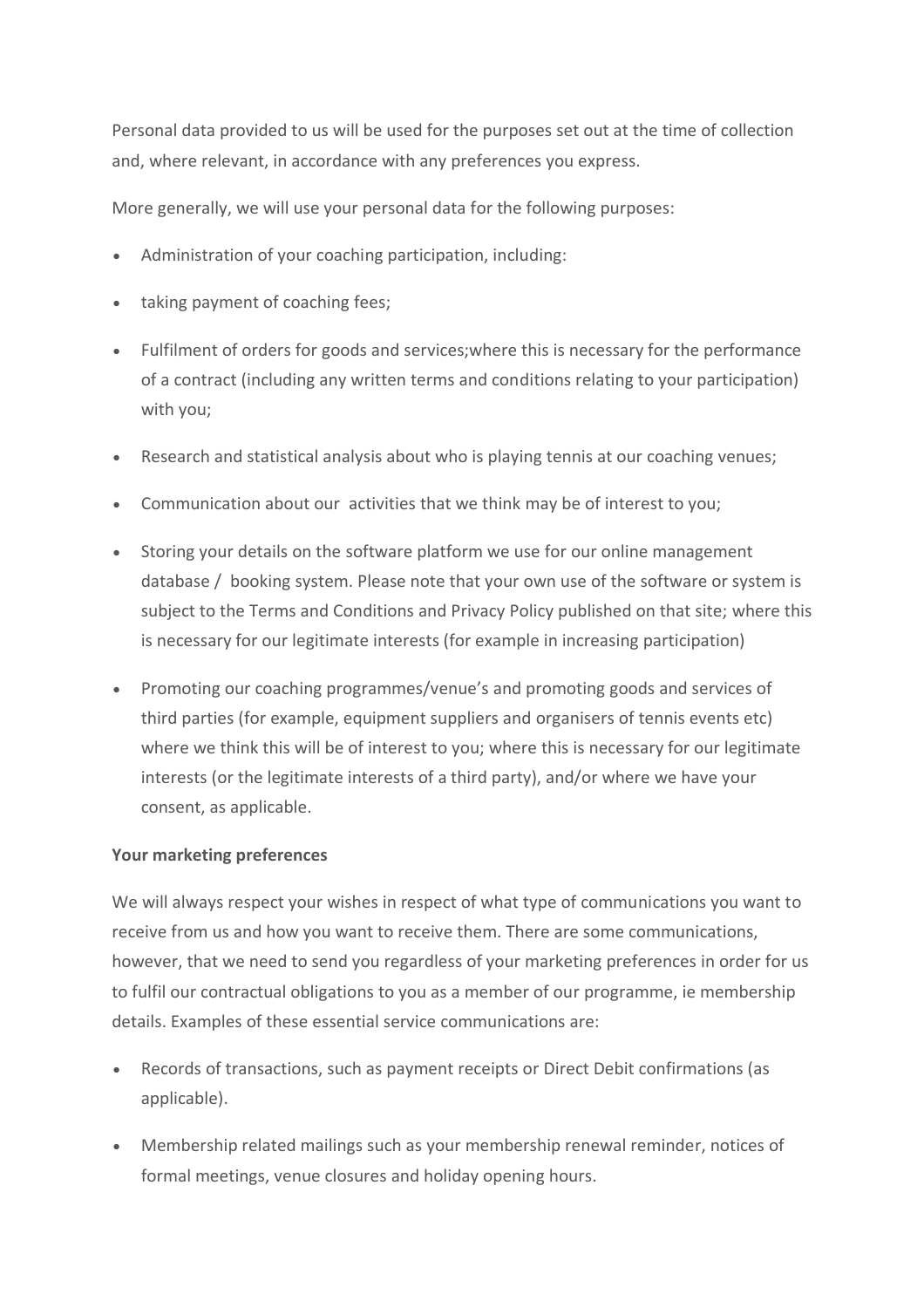You are in control of how we communicate with you. You can update your choices and/or your contact details by logging on to your clubspark account and updating your profile preferences, or by contacting

Email: jo coverdale – <mailto:jcoverdale@ac-tenniscoaching.co.uk>

#### **Sharing your information with others**

We do not sell or share your personal data for other organisations to use other than as set out below.

Personal data collected and processed by us may be shared with the following third parties, where necessary:

• Our coaches and volunteers, for the purposes of administering your club membership or tennis coaching.

# **How long your information is kept**

We keep your personal data only for as long as necessary for each purpose we use it. For most coaching data, this means we retain it for so long as you are participating on our coaching programme and for a period of six years after your last interaction with us (for accounting, tax reporting and record-keeping purposes).

#### **Your rights**

Under certain circumstances, by law you have the right to:

- Request access to your personal data (commonly known as a "data subject access request"). This enables you to receive a copy of the personal data we hold about you and to check that we are lawfully processing it.
- Request correction of the personal data that we hold about you. This enables you to have any incomplete or inaccurate information we hold about you corrected.
- Request erasure of your personal data. This enables you to ask us to delete or remove personal data where there is no good reason for us continuing to process it. You also have the right to ask us to delete or remove your personal data where you have exercised your right to object to processing (see below).